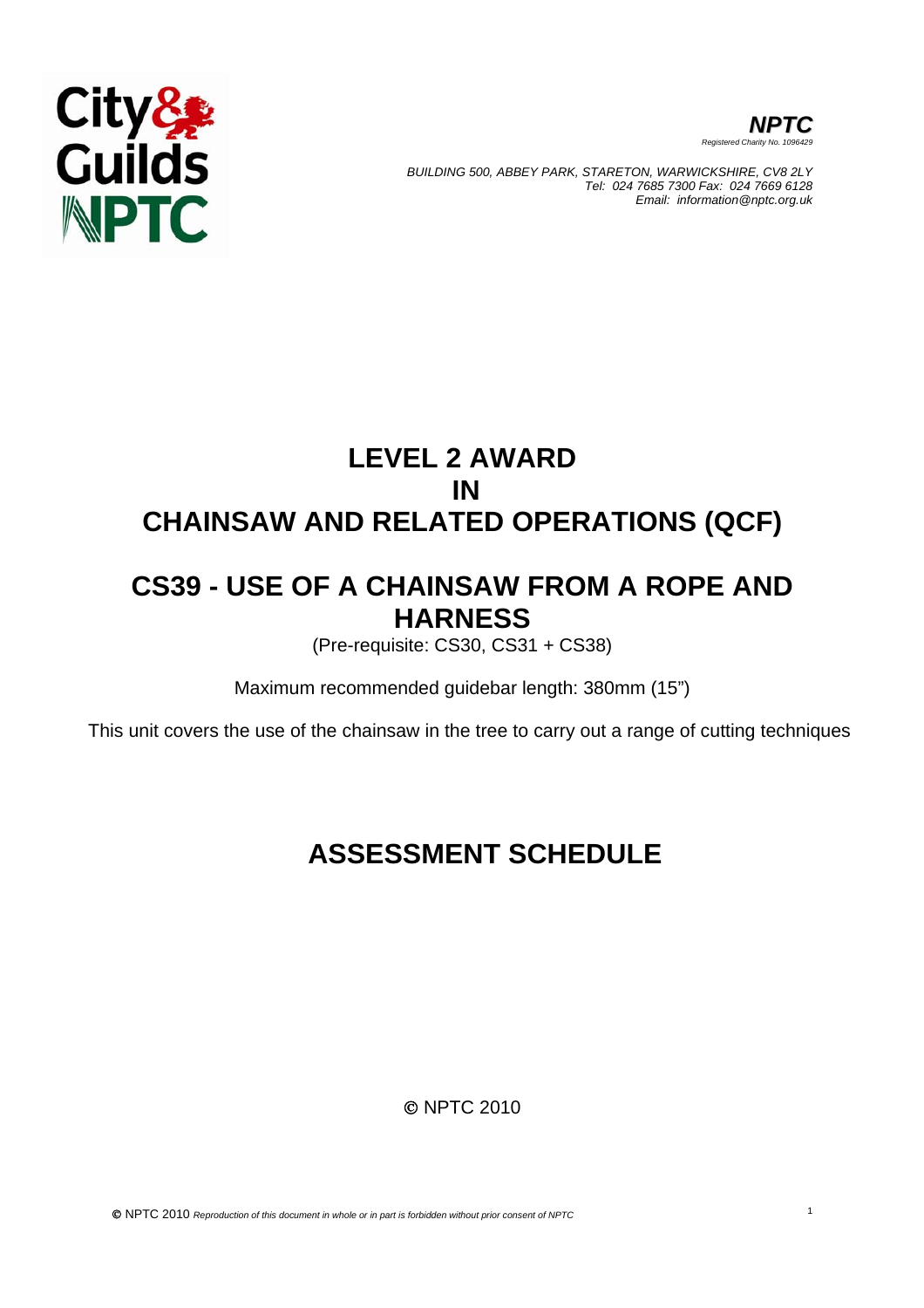## **NPTC LEVEL 2 AWRD IN CHAINSAW AND RELATED OPERATIONS**

### **CS39 - USE OF A CHAINSAW FROM A ROPE AND HARNESS**

#### **Introduction**

The scheme is administered by NPTC.

NPTC will: - scheme regulations - assessment schedule - assessment material Approve centres to co-ordinate and administer the scheme Set standards for the training of Verifiers and Assessors Recruit, train and deploy Verifiers Manage verification Issue certificates to successful Learners

#### The Certificate of Competence/ID Card

Certificates of Competence/ID Cards will be awarded to Learners who achieve the required level of competence in the Units to which their Certificate relates.

#### **Instruction**

Attendance at a course of instruction is not a pre-requisite to an application for an assessment but potential Learners are strongly advised to ensure that they are up to the standard that will be expected of them when they are assessed.

NPTC does **not** hold a register of instructors; however instruction will normally be available from recognised training providers and/or centres of further or higher education active in the areas covered by this certificate. Further information on training may be obtained from the local Assessment Centre.

#### **Access to Assessment**

Assessment Centres will be responsible for arranging assessment on behalf of a Learner. Assessment may only be carried out by an Assessor approved by NPTC for that scheme. Under no circumstances can either instructors involved in the preparation of learners, or the learners work place supervisors, or anyone else who might have a vested interest in the outcome, carry out the assessment.

The minimum age limit for Learners taking certificates of competence is 16 years. There is no upper age limit.

#### **Assessment**

Assessment is a process by which it is confirmed that the Learner is competent in the Units within the award to which the assessment relates. It is a process of collecting evidence about his/her capabilities and judging whether that evidence is sufficient to attribute competence.

The learner must be registered through an NPTC approved Assessment Centre for this qualification prior to assessment.

The schedule of assessment contains the criteria relating to:

- Observation of practical performance
- Assessment of knowledge and understanding

When all the criteria within the Units for which assessment has been sought have been completed the result(s) will be recorded on the Learner Assessment Report Form(s).

#### **Performance Evaluation**

The result of each assessment activity is evaluated against the following criteria:

- 4 = Meets or exceeds the assessment criteria by displaying a level of practical performance and/or underpinning knowledge, with no 'minor' or 'critical' faults. (Competent).
- 3 = Meets the requirements of the assessment criteria for both the practical performance and the underpinning knowledge, with some 'minor' faults but no 'critical' faults. (Competent).
- 2 = Does not fully satisfy the requirements of the assessment criteria, being unable to perform the practical task satisfactorily or being deficient in underpinning knowledge leading to the recording of minor faults. (Not yet competent).
- 1 = Does not satisfy the requirements of the assessment criteria, being unable to perform the practical task satisfactorily or safely or being deficient in underpinning knowledge leading to the recording of a critical fault. (Not yet competent).

A list of registered Assessment Centres is available from NPTC. [\(www.nptc.org.uk](http://www.nptc.org.uk/))

#### **Verification**

Verification is a process of monitoring assessment; it is an essential check to confirm that the assessment procedures are being carried out in the way that NPTC has laid down. The overall aim of verification is to establish a system of quality assurance that is acceptable in terms of both credibility and cost effectiveness.

Approved Assessors will be subject to a visit by the Verifier at a time when assessments are being undertaken.

© NPTC 2010 *Reproduction of this document in whole or in part is forbidden without prior consent of NPTC* <sup>2</sup>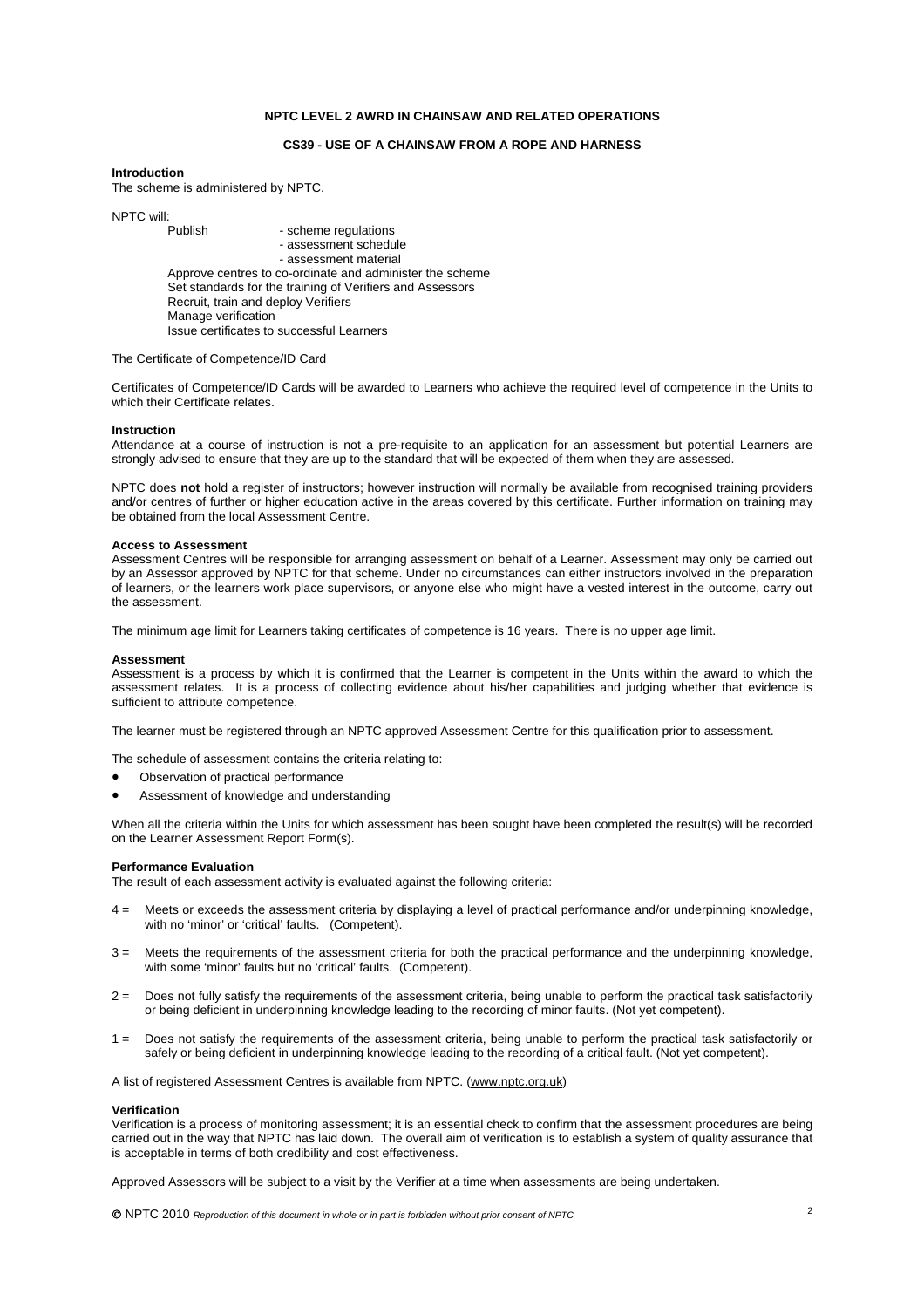A selection of assessment reports completed by the assessor will be evaluated by NPTC.

Compliance with the verification requirements is a pre-requisite for Assessors remaining on NPTC's list of approved assessors.

### **Safe Practice**

### **At all times during the assessment, the chainsaw and other equipment must be operated in a safe manner in accordance with industry best practice, whatever the task being carried out.**

- 1. Assessors must hold a current 'First Aid at Work' Certificate.
- 2. It is strongly recommended that Learners hold at least a recent, recognised 'Emergency First Aid' Training Certificate.
- 3. All chainsaws used in the assessments must comply with Arboriculture and Forestry Advisory Group (AFAG) Safety Guide 301, HSE Chainsaws at Work INDG317(rev1) and AFAG 308 (for top handled chainsaws), in terms of safety features, and be a model and size suited to the task(s) required.
- 4. Recommended guidebar lengths should be observed, although variations may be accepted at the discretion of the Assessor where this is appropriate to the task.
- 5. Learners should be familiar with the saw, associated machinery and appropriate tools that they are going to use.
- 6. A spare working chainsaw must be available.
- 7. Appropriate Personal Protective Equipment (PPE) must be worn at all times by both the learner and the assessor. All PPE used must comply with AFAG Safety Guide 301, 308, 401, HSE Chainsaws at Work INDG317(rev1), Health and Safety Executive publications and current legal requirements in terms of specification and use.
- 8. A First Aid kit meeting current regulations, of the appropriate size for the number of persons on site, must be available (AFAG 802), along with appropriate fire fighting and suitable welfare facilities e.g. Hand cleansing wipes.
- 9. The learner **must** be equipped with a personal first aid kit in accordance with AFAG802, 308 The Assessor must ensure a Risk Assessment has been carried out, and sufficient control measures implemented. In particular, the location of the site and weather conditions should be assessed, details of access, etc, which may be required by emergency services must be noted, as well as the nearest Accident and Emergency Hospital Unit. The means of contacting the emergency services must be established. All recorded risk assessment information should be clearly legible and accessible to all operators and completed for all locations where assessment activities are scheduled to take place.
- 11. Manual handling techniques must comply with current legislation.<br>12. Any necessary permission must have been granted, and notificati
- 12. Any necessary permission must have been granted, and notifications made as appropriate: (e.g. Local Planning Authority, Forestry Commission, Forest Enterprise, Highways Authority, Land owners, Statutory undertakers, Police, etc).
- 13. All equipment being used for this assessment must comply with relevant requirements of the Provision and Use of Work Equipment Regulations (PUWER) 1998, any ancillary equipment used for this assessment must also comply with relevant requirements of the Lifting Operations and Lifting Equipment Regulations (LOLER) 1998 where applicable.
- 14. Information may be sought from the relevant operator manuals or any other appropriate training or safety publication. This **would not** include the NPTC schedule of assessment for the duration of the assessment activity.
- 15. The current Regulations for transport, handling and storage of fuel and oils must be complied with.
- 
- 16. Provision must be made to avoid the risk of environmental pollution.<br>17. It is the responsibility of the Assessor and the Learner to ensure that It is the responsibility of the Assessor and the Learner to ensure that any additional requirements and provisions are met as relevant to this qualification.
- 18. Learners must ensure they are complying with relevant legislative requirements applicable to the work being carried out.
- 19. If required, relevant records must be accurately kept.
- 20. Appropriate steps should be taken to maintain effective teamwork in respect of other persons on site during the
- assessment. This may include taking steps to ensure effective communication and safety precautions.
- 21. Assessors must ensure that they are within their verification time periods for the assessments they wish to undertake as per NPTC Assessor Code of Practice.

#### **If these conditions are not observed this may result in the Learner not meeting the required standard.**

#### **Complaints and Appeals**

NPTC and its Assessment Centres have a formal Complaints and Appeals procedure. In the event of any dissatisfaction with the arrangements and conditions of assessment, the learner should first contact the Assessment Centre through whom the assessment was arranged and submit the complaint in writing.

For further information on NPTC's Equal Opportunities Policy and Complaints and Appeals Procedures, please refer to www.nptc.org.uk

#### **Learning Outcomes**

The learner will be able to:

- 1. Identify, inspect and comment upon key parts of the equipment to be used.<br>2. Prepare the equipment for use ensuring the safety of themselves, other peo-
- Prepare the equipment for use ensuring the safety of themselves, other people and the environment.
- 3. Operate a chainsaw whilst maintaining a working position within the crown of a tree using a rope and harness.

CS39: Use of a Chainsaw from a Rope and Harness.

#### **The learner will be the climber and will be referred to as either the learner or the climber in the following guidance.**

Learners must successfully achieve all Assessment Activities unless otherwise specified.

#### **Qualifications and Credit Framework (QCF) – credit values**

The Award in Use of a Chainsaw from a rope and harness has a credit value of 2 credits on the QCF.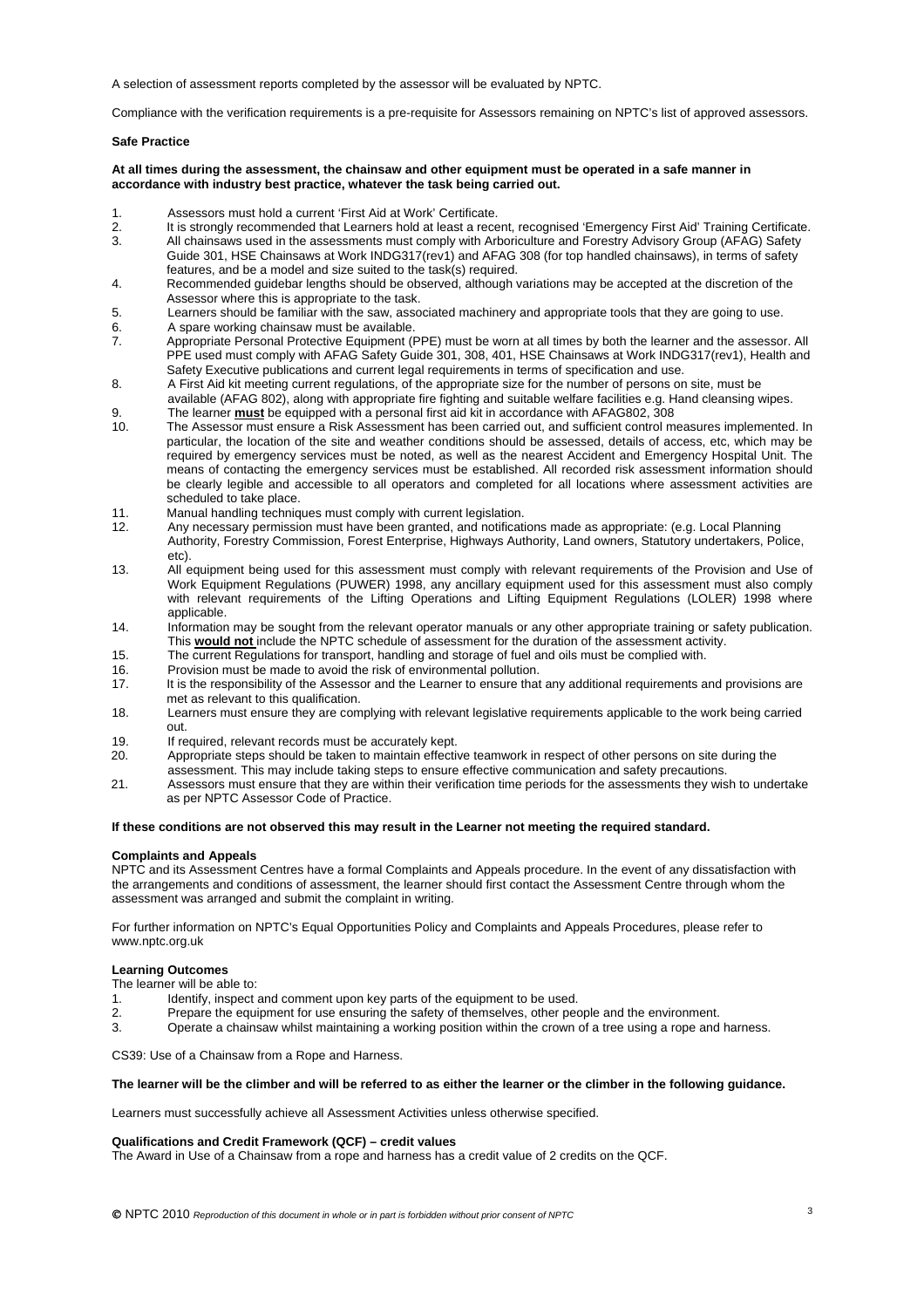# **Assessment and site requirements:**

- The Assessor must be able and equipped to carry out an aerial tree rescue.
- An experienced ground person must work under the direction of the learner (the Assessor may act as the ground person).
- The assessment should be undertaken on a medium sized open grown tree(s), with sufficient vertical and horizontal branches.
- Limbs or limb sections for removal are required to be of around 100mm (4") diameter
- The learner should be equipped with a top or rear handled chainsaw in good condition with a maximum recommended guidebar length of 380mm (15")..
- The learner should be equipped with sufficient fuel and oil, appropriate to the make and model of the chainsaws, for the assessment.
- The learner should ensure that the worksite is signed as appropriate.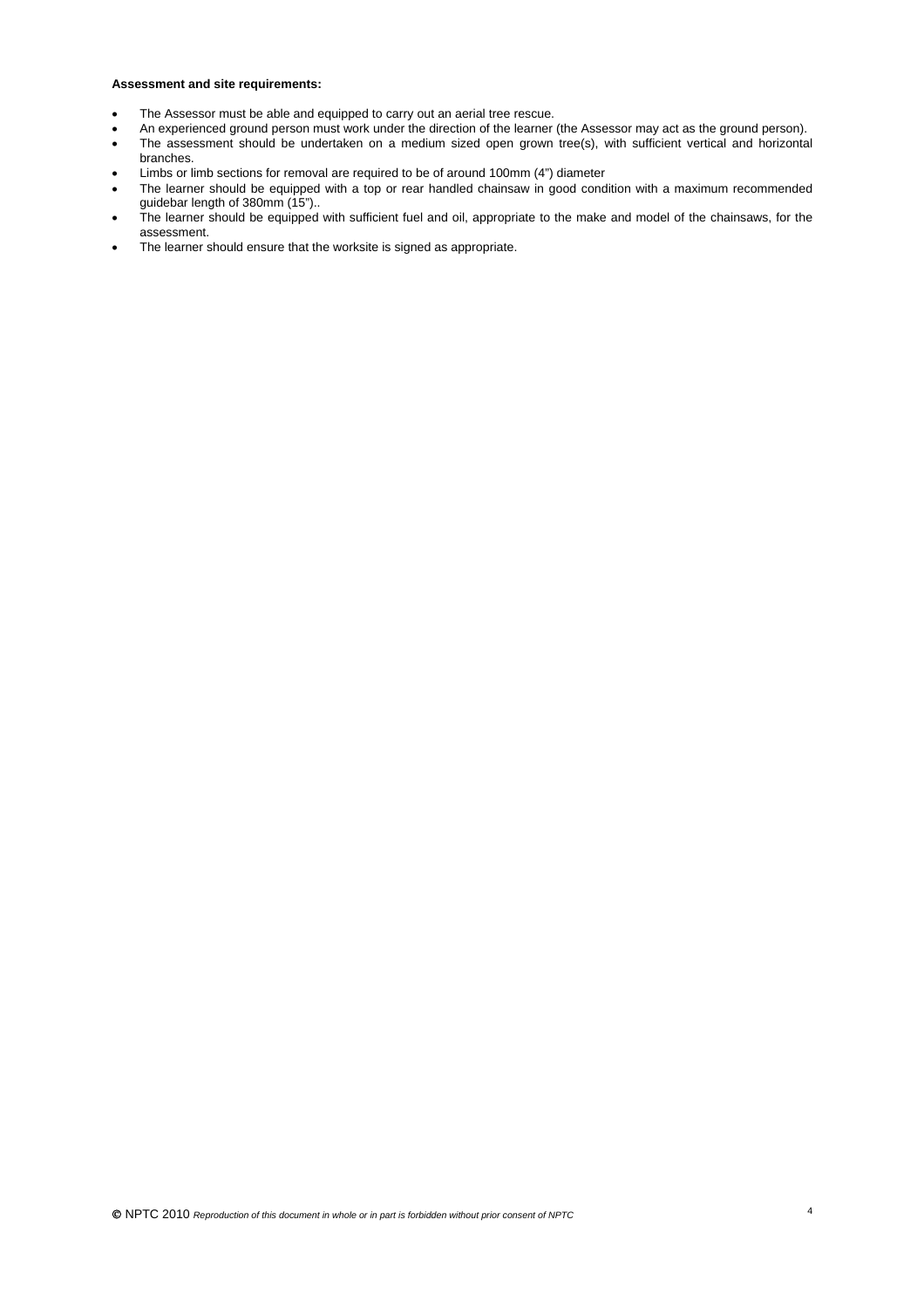**CS39: Use of a chainsaw from a rope and harness** 

|    | <b>ASSESSMENT ACTIVITIES</b>                                    | <b>ASSESSMENT CRITERIA</b>                                                                                                                 |
|----|-----------------------------------------------------------------|--------------------------------------------------------------------------------------------------------------------------------------------|
| 1. | Demonstrate knowledge of operations that a TPO prohibits        | The principle effect of a TPO is to prohibit the:                                                                                          |
|    |                                                                 | Cutting down                                                                                                                               |
|    |                                                                 | Uprooting<br>$\blacksquare$                                                                                                                |
|    |                                                                 | Topping<br>$\blacksquare$                                                                                                                  |
|    |                                                                 | Lopping<br>$\overline{a}$                                                                                                                  |
|    |                                                                 | Wilful damage<br>$\blacksquare$                                                                                                            |
|    |                                                                 | Wilful destruction                                                                                                                         |
|    |                                                                 | of trees.                                                                                                                                  |
|    |                                                                 |                                                                                                                                            |
| 2. | Carry out a hazard assessment of the tree(s) to be worked upon. | The pre-climb inspection should look for:                                                                                                  |
|    |                                                                 |                                                                                                                                            |
|    |                                                                 | Root plate movement/ heave<br>$\blacksquare$                                                                                               |
|    |                                                                 | Evidence of cavities, decay or decay fungi<br>$\overline{a}$                                                                               |
|    |                                                                 | Deadwood and broken branches/ Hangers<br>$\overline{a}$                                                                                    |
|    |                                                                 | Dead or flaking bark<br>$\overline{\phantom{0}}$                                                                                           |
|    |                                                                 | V shaped unions<br>$\overline{a}$<br>Cracks                                                                                                |
|    |                                                                 | $\overline{\phantom{a}}$                                                                                                                   |
|    |                                                                 | Nesting insects/ birds                                                                                                                     |
|    |                                                                 | The presence of power lines, telephone lines or other utilities<br>$\overline{\phantom{a}}$<br>Previous tree management e.g. Bracing<br>÷, |
|    |                                                                 | Targets and obstacles underneath the tree<br>÷,                                                                                            |
|    |                                                                 |                                                                                                                                            |
| 3. | Brief the ground staff.                                         | The climber should brief the ground staff about the following topics:                                                                      |
|    |                                                                 | The risk assessment.                                                                                                                       |
|    |                                                                 | The tree hazard evaluation.                                                                                                                |
|    |                                                                 | The planned method and sequence of work.                                                                                                   |
|    |                                                                 | Individual responsibilities.<br>$\overline{\phantom{a}}$                                                                                   |
|    |                                                                 | Method of communication.<br>$\overline{a}$                                                                                                 |
|    |                                                                 | Emergency procedures and rescue plan                                                                                                       |
| 4. | Demonstrate knowledge of the risk hierarchy for load bearing    | Handsaw use is preferable to chainsaw use<br>$\blacksquare$                                                                                |
|    | supplementary anchor points and use of tools in the tree        | Wherever possible use load bearing supplementary anchor<br>$\blacksquare$                                                                  |
|    |                                                                 | points to achieve a good work positioning                                                                                                  |
|    |                                                                 | When using a chainsaw or handsaw a work position must be<br>$\blacksquare$                                                                 |
|    |                                                                 | achieved where there is no risk to the climbers ropes                                                                                      |
|    |                                                                 | Where there is a risk of cutting the climbers ropes a load bearing<br>$\blacksquare$                                                       |
|    |                                                                 | supplementary anchor point must be achieved                                                                                                |
|    |                                                                 | If there is a risk of cutting the climbers ropes with a chainsaw and<br>$\blacksquare$                                                     |
|    |                                                                 | no second load bearing supplementary anchor can be achieved,                                                                               |
|    |                                                                 | another system of work must be used e.g. MEWP, pole saw                                                                                    |
|    |                                                                 |                                                                                                                                            |
| 5. | Check and prepare the chainsaw for intended operation(s)        | Chainsaw maintained in accordance with manufacturers<br>$\blacksquare$                                                                     |
|    |                                                                 | recommendations<br>External nuts and bolts checked for security<br>$\blacksquare$                                                          |
|    |                                                                 | $\blacksquare$                                                                                                                             |
|    |                                                                 | Chainsaw strop condition and security of attachment point<br>Chainsaw contains sufficient fuel and oil for operation                       |
|    |                                                                 | Safety features checked for condition and function                                                                                         |
|    |                                                                 | Chain tension and condition checked for safe and effective use                                                                             |
|    |                                                                 | Start chainsaw from cold                                                                                                                   |
|    |                                                                 | Ensure chain lubrication functioning                                                                                                       |
|    |                                                                 | Ensure chain brake functions by completing chain brake test in<br>$\overline{\phantom{a}}$                                                 |
|    |                                                                 | accordance with manufacturers instruction                                                                                                  |
|    |                                                                 | Chain stationary at tick over (chain creep)<br>$\blacksquare$                                                                              |
|    |                                                                 | On/off switch functions<br>$\blacksquare$                                                                                                  |
|    |                                                                 |                                                                                                                                            |
| 6. | Demonstrate ways to send a chainsaw aloft to the climber        | Marlin spike hitch tied into climbers line/ separate tool line, with<br>$\blacksquare$                                                     |
|    |                                                                 | saw supported off the ground                                                                                                               |
|    |                                                                 | Figure of eight tied around top or front handle of chainsaw using<br>$\blacksquare$<br>climbers rope/separate tool line                    |
|    |                                                                 | Climber sends a loop of rope from the climbing hitch system<br>$\blacksquare$                                                              |
|    |                                                                 | down to the ground                                                                                                                         |
|    |                                                                 | Other<br>$\overline{a}$                                                                                                                    |
|    |                                                                 |                                                                                                                                            |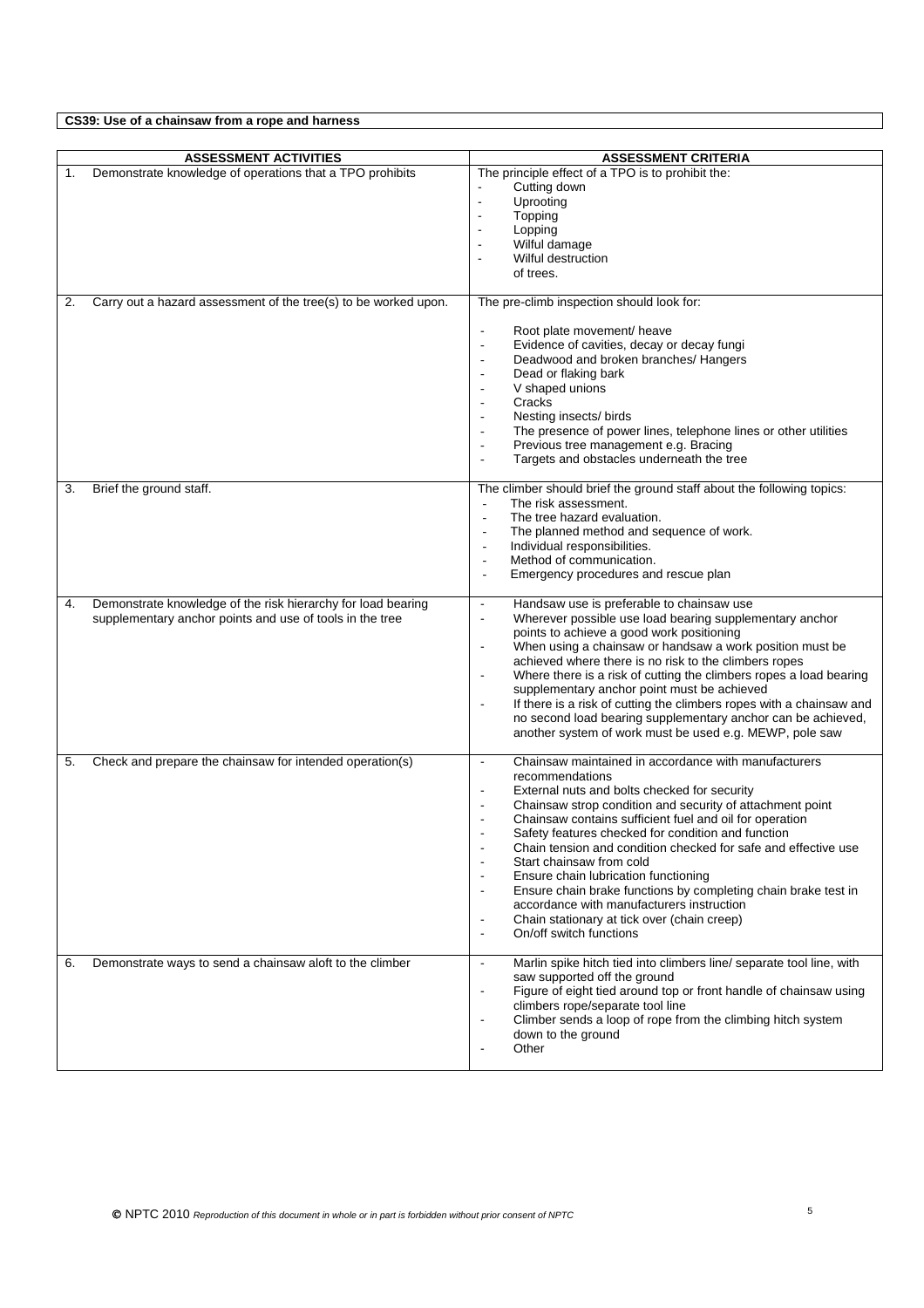| CS39: Use of a chainsaw from a rope and harness                                            |                                                                                                                                                                                                                                                                                                                                                                                                                                                                                                                                                                                                                                                                                                                                                                                                                                                                                                                                                   |  |  |
|--------------------------------------------------------------------------------------------|---------------------------------------------------------------------------------------------------------------------------------------------------------------------------------------------------------------------------------------------------------------------------------------------------------------------------------------------------------------------------------------------------------------------------------------------------------------------------------------------------------------------------------------------------------------------------------------------------------------------------------------------------------------------------------------------------------------------------------------------------------------------------------------------------------------------------------------------------------------------------------------------------------------------------------------------------|--|--|
| <b>ASSESSMENT ACTIVITIES</b>                                                               | <b>ASSESSMENT CRITERIA</b>                                                                                                                                                                                                                                                                                                                                                                                                                                                                                                                                                                                                                                                                                                                                                                                                                                                                                                                        |  |  |
| 7.<br>Demonstrate the use of a sewn tape sling to aid the removal of<br>hand held sections | Tape sling selected is fit for use, appropriate to task in hand,<br>$\blacksquare$<br>suitably rated and LOLER compliant<br>Tape sling used on end of limb to act as lever/ hand hold for<br>$\blacksquare$<br>hand held sink cut<br>Tape sling used on end of limb to act as lever/hand hold for step<br>$\blacksquare$<br>cut hand held sections<br>Sling positioned correctly so not to collide with chainsaw<br>$\blacksquare$<br>Sling fastened securely preventing loss of cut section<br>Clear warnings given to ground crew before sections are cast                                                                                                                                                                                                                                                                                                                                                                                      |  |  |
| Achieve a working position and receive the chainsaw.<br>8.                                 | Position achieved to receive the chainsaw:<br>Anchor point established.<br>Supplementary anchor point established.<br>$\sim$<br>Proximity to work position achieved.<br>The climber directs the ground staff.                                                                                                                                                                                                                                                                                                                                                                                                                                                                                                                                                                                                                                                                                                                                     |  |  |
| Start the warm (or cooled) saw in the tree.<br>9.                                          | One of the following methods should be used:<br>Top handled saw only<br>Controls are set.<br>$\sim$<br>The bar and chain clear of obstructions and the operator.<br>The chain brake should be applied.<br>Top handle held with the right hand.<br>Starter mechanism engaged.<br>Starter cord pulled firmly and evenly.                                                                                                                                                                                                                                                                                                                                                                                                                                                                                                                                                                                                                            |  |  |
|                                                                                            | Top or rear handled saw<br>Controls are set.<br>Bar and chain clear of obstructions and operator.<br>$\overline{\phantom{a}}$<br>The chain brake should be applied.<br>$\overline{\phantom{a}}$<br>Rear handle / rear of saw gripped firmly by the legs.<br>$\overline{\phantom{a}}$<br>Front handle firmly held.<br>Starter mechanism engaged.<br>Starter cord pulled firmly and evenly.                                                                                                                                                                                                                                                                                                                                                                                                                                                                                                                                                         |  |  |
| Change work position for cutting.<br>10.                                                   | Work position for cutting attained:<br>Chain brake applied or saw switched off whilst position attained.<br>Saw released from strop if applicable and attached to a<br>$\overline{\phantom{a}}$<br>supplementary anchor point.<br>Climber in a balanced and stable position to use the saw.<br>$\overline{\phantom{a}}$<br>Climber maintains awareness of activity below.<br>$\overline{\phantom{a}}$<br>A supplementary anchor point is established.<br>٠                                                                                                                                                                                                                                                                                                                                                                                                                                                                                        |  |  |
| 11. Remove limbs using a chainsaw.                                                         | Limbs and limb sections should be removed taking the following points<br>into account:<br>Appropriate working position attained.<br>$\overline{\phantom{a}}$<br>Characteristics and properties of the wood allowed for.<br>$\overline{\phantom{a}}$<br>Manageable sections selected.<br>Climber holding the saw using both the front and top/rear handles<br>$\overline{a}$<br>of the saw.<br>Side or reducing cuts used where appropriate.<br>Appropriate hinge left on sink cut sections.<br>Position of cuts on step cut sections and a complete overlap of<br>$\overline{\phantom{a}}$<br>cuts achieved.<br>Chain brake applied or saw switched off whilst breaking and<br>casting sections.<br>Hand held sections are cast into a predetermined area.<br>The branch collar and/or branch bark ridge is identified when<br>$\overline{\phantom{a}}$<br>pruning.<br>The pruning cut is left as smooth as possible.<br>$\overline{\phantom{a}}$ |  |  |